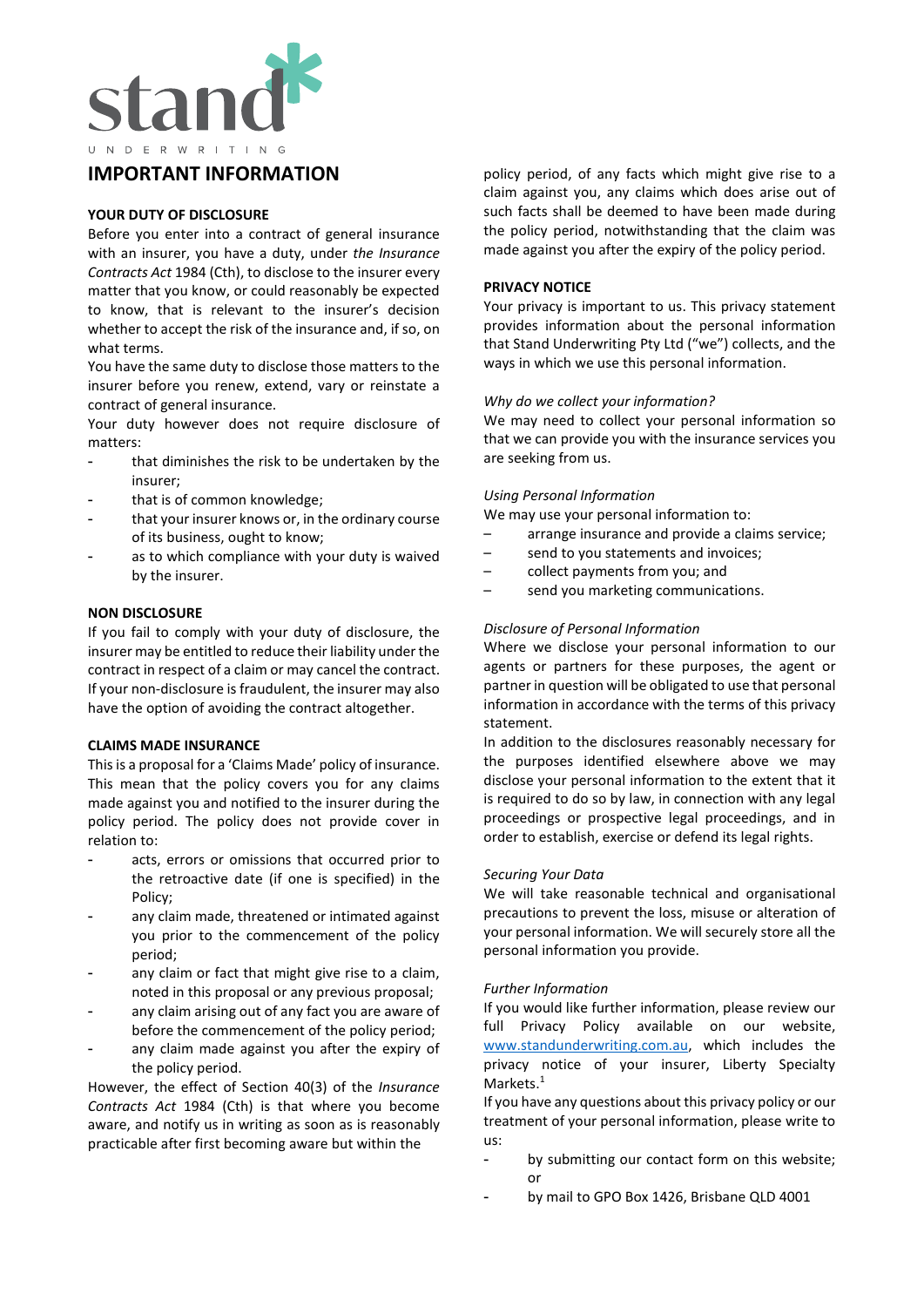|    | <b>Balance Sheet Protection Proposal</b> |                                                                                                                             |           |                                     |                              |                                                  |            |                    | Page 2 of 5                       |
|----|------------------------------------------|-----------------------------------------------------------------------------------------------------------------------------|-----------|-------------------------------------|------------------------------|--------------------------------------------------|------------|--------------------|-----------------------------------|
|    | <b>DETAILS OF THE INSURED</b>            |                                                                                                                             |           |                                     |                              |                                                  |            |                    |                                   |
| 1. | <b>Named Organisation:</b>               |                                                                                                                             |           |                                     |                              |                                                  |            |                    |                                   |
|    |                                          |                                                                                                                             |           |                                     |                              |                                                  |            |                    |                                   |
|    |                                          |                                                                                                                             |           |                                     |                              |                                                  |            |                    |                                   |
| 2. | ABN:                                     |                                                                                                                             |           |                                     |                              |                                                  |            |                    |                                   |
| 3. | Street:                                  | <b>Principal place of business:</b>                                                                                         |           |                                     |                              |                                                  |            |                    |                                   |
|    | City:                                    |                                                                                                                             |           |                                     | State:                       |                                                  |            | Postcode:          |                                   |
| 4. | Ownership:                               |                                                                                                                             |           |                                     |                              |                                                  |            |                    |                                   |
|    | $\Box$ Private ('Pty Ltd')               |                                                                                                                             |           |                                     | $\Box$ Publicly Listed (ASX) |                                                  |            |                    | $\Box$ Publicly Listed (Overseas) |
|    | $\Box$ Public Unlisted                   |                                                                                                                             |           | $\Box$ Not For Profit               |                              |                                                  |            | □ Government Owned |                                   |
| 5. | <b>Country Domiciled:</b>                |                                                                                                                             |           |                                     |                              |                                                  |            |                    |                                   |
| 6. | Industry:                                |                                                                                                                             |           |                                     |                              |                                                  |            |                    |                                   |
|    | $\Box$ Agriculture                       |                                                                                                                             |           |                                     | $\Box$ Airlines              |                                                  |            |                    |                                   |
|    | $\Box$ Biotechnology                     |                                                                                                                             |           |                                     |                              | $\Box$ Conglomerate (multi-industry)             |            |                    |                                   |
|    | $\Box$ Construction                      |                                                                                                                             |           |                                     | $\Box$ Education             |                                                  |            |                    |                                   |
|    | $\Box$ Electronics                       |                                                                                                                             |           |                                     | $\Box$ Energy                |                                                  |            |                    |                                   |
|    |                                          | $\Box$ Financial Services-Hedge Funds or REITs                                                                              |           |                                     |                              | $\Box$ Financial Services - Insurance or Banking |            |                    |                                   |
|    |                                          | $\Box$ Financial Services - Other                                                                                           |           |                                     |                              | □ Food & Beverage                                |            |                    |                                   |
|    | $\Box$ Healthcare                        |                                                                                                                             |           |                                     | $\Box$ Hotels                |                                                  |            |                    |                                   |
|    | $\Box$ IT Services                       |                                                                                                                             |           |                                     |                              | $\Box$ Logistics or Transport                    |            |                    |                                   |
|    | $\Box$ Manufacturing                     |                                                                                                                             |           | $\Box$ Manufacturing Semiconductors |                              |                                                  |            |                    |                                   |
|    | $\Box$ Mining                            |                                                                                                                             |           |                                     |                              | $\Box$ Mining Exploration                        |            |                    |                                   |
|    | $\Box$ Non-Profit Association            |                                                                                                                             |           |                                     | $\Box$ Oil & Gas             |                                                  |            |                    |                                   |
|    | $\Box$ Pharmaceutical                    |                                                                                                                             |           |                                     | $\Box$ Power – Coal          |                                                  |            |                    |                                   |
|    |                                          | $\Box$ Power – Renewable Energy                                                                                             |           |                                     | $\Box$ Power - Other         |                                                  |            |                    |                                   |
|    | $\Box$ Property                          |                                                                                                                             |           |                                     | $\Box$ Retail                |                                                  |            |                    |                                   |
|    |                                          | □ Tobacco Services, Manufacture or Refinement<br>$\Box$ Telecommunications<br>$\Box$ Utilities excluding Telecommunications |           |                                     |                              |                                                  |            |                    |                                   |
|    |                                          | $\Box$ Other (please describe):                                                                                             |           |                                     |                              |                                                  |            |                    |                                   |
|    |                                          |                                                                                                                             |           |                                     |                              |                                                  |            |                    |                                   |
| 7. | <b>Business Description:</b>             |                                                                                                                             |           |                                     |                              |                                                  |            |                    |                                   |
|    |                                          |                                                                                                                             |           |                                     |                              |                                                  |            |                    |                                   |
| 8. |                                          | Turnover (prior 12 months):                                                                                                 | \$        |                                     |                              |                                                  |            |                    |                                   |
| 9. |                                          | Provide the number of Employees, Contractors & Labour Hire staff by location:                                               |           |                                     |                              |                                                  |            |                    |                                   |
|    | <b>ACT</b>                               | <b>NSW</b>                                                                                                                  | <b>NT</b> | <b>QLD</b>                          | <b>SA</b>                    | <b>TAS</b>                                       | <b>VIC</b> | <b>WA</b>          | <b>Overseas</b>                   |
|    |                                          |                                                                                                                             |           |                                     |                              |                                                  |            |                    |                                   |

*Note: Contractors refers to any individual directly employed by the Named Organisation under a contract for service and working under the Named Organisation's supervision*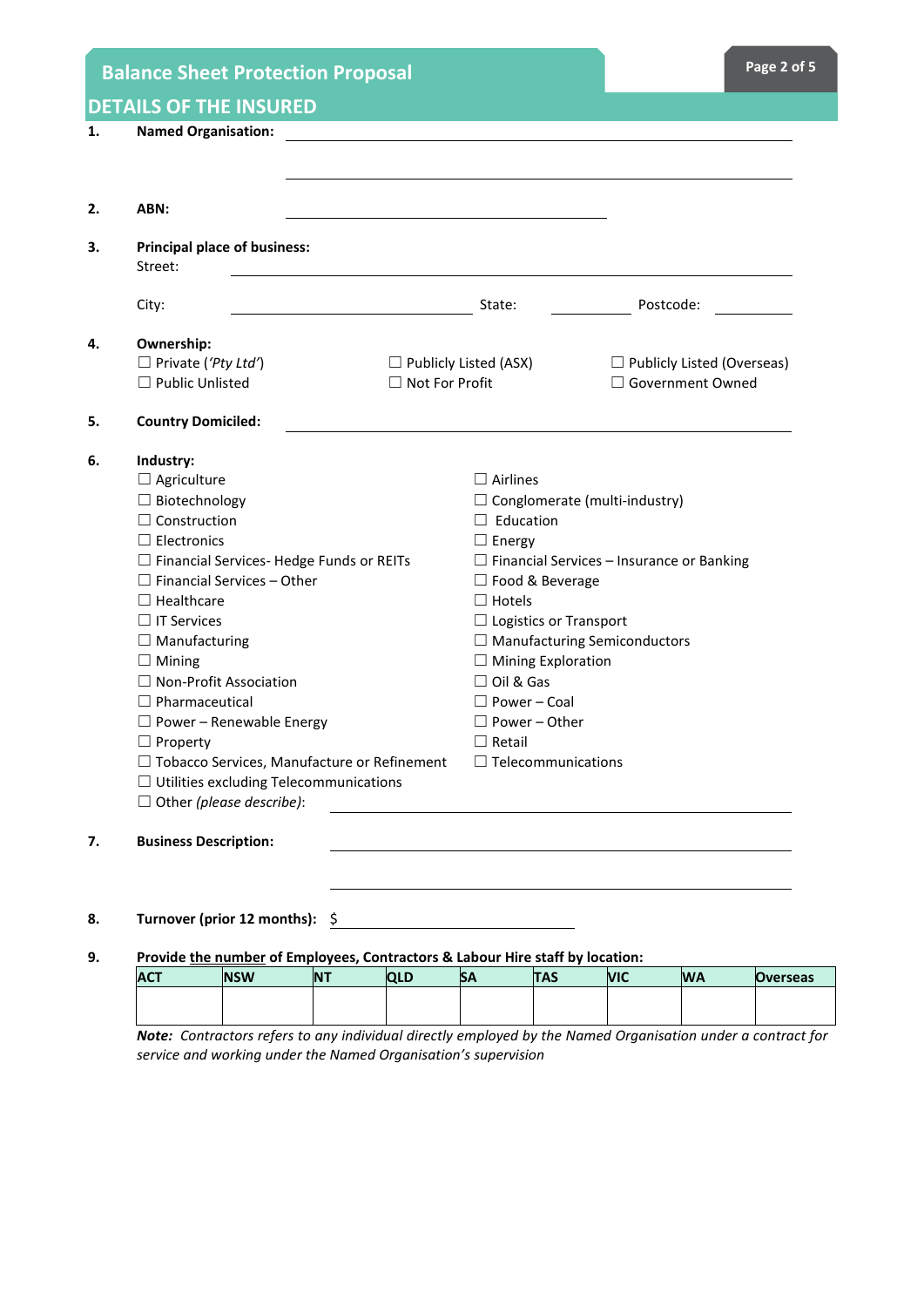# **Balance Sheet Protection Proposal <b>Page 3 Page 3** of 5

| 10. | Does the Named Organisation and its Subsidiaries have any of the following risk management policies and<br>procedures in place:<br>If unknown, select "No." Where "No" is selected please provide further information. |                                                                                                                                                    |            |           |  |  |  |  |  |
|-----|------------------------------------------------------------------------------------------------------------------------------------------------------------------------------------------------------------------------|----------------------------------------------------------------------------------------------------------------------------------------------------|------------|-----------|--|--|--|--|--|
|     |                                                                                                                                                                                                                        |                                                                                                                                                    |            |           |  |  |  |  |  |
|     | a)                                                                                                                                                                                                                     | Formal Quality Assurance Certification to ISO 9000 series?                                                                                         | $\Box$ Yes | $\Box$ No |  |  |  |  |  |
|     | b)                                                                                                                                                                                                                     | A Workplace or Occupational Health & Safety Manager, Department or<br>Coordinator?                                                                 | $\Box$ Yes | $\Box$ No |  |  |  |  |  |
|     | C)                                                                                                                                                                                                                     | Workplace or Occupational Health & Safety Procedures Manual?                                                                                       | $\Box$ Yes | $\Box$ No |  |  |  |  |  |
|     | d)                                                                                                                                                                                                                     | <b>Environmental Protection Procedures Manual?</b>                                                                                                 | $\Box$ Yes | $\Box$ No |  |  |  |  |  |
|     | e)                                                                                                                                                                                                                     | Procedure Manual ensuring compliance with Statutory requirements relating to<br>your business?                                                     | $\Box$ Yes | $\Box$ No |  |  |  |  |  |
|     | f)                                                                                                                                                                                                                     | Written computer and information systems policies and procedures, including<br>control frameworks to monitor the performance of service providers? | $\Box$ Yes | $\Box$ No |  |  |  |  |  |
|     | g)                                                                                                                                                                                                                     | Written corporate-wide privacy policy?                                                                                                             | $\Box$ Yes | $\Box$ No |  |  |  |  |  |
|     | h)                                                                                                                                                                                                                     | Disaster recovery, business continuity and incident response plans for network<br>intrusions and virus incidents?                                  | $\Box$ Yes | $\Box$ No |  |  |  |  |  |

### **11. State the details of other insurances currently in force:**

*Where a policy is noted please record if the intention of the listed policy is to be replaced by coverage under this insurance, or if the listed other insurance is to be intended to be an underlying policy.* 

| <b>Type of Policy</b>        | <b>Expiry Date</b> | <b>Policy Number</b> | Limit | <b>Insurer</b> | <b>Intention</b>                       |
|------------------------------|--------------------|----------------------|-------|----------------|----------------------------------------|
| <b>Statutory Liability</b>   |                    |                      |       |                | Prior policy<br>$\Box$                 |
|                              |                    |                      |       |                | Underlying                             |
| <b>Inquiry Costs</b>         |                    |                      |       |                | Prior policy                           |
|                              |                    |                      |       |                | Underlying                             |
| Directors &                  |                    |                      |       |                | Prior policy                           |
| <b>Officers Liability</b>    |                    |                      |       |                | Underlying                             |
| Management                   |                    |                      |       |                | Prior policy                           |
| Liability                    |                    |                      |       |                | Underlying                             |
| Employment                   |                    |                      |       |                | Prior policy                           |
| <b>Practices Liability</b>   |                    |                      |       |                | Underlying                             |
| <b>Public &amp; Products</b> |                    |                      |       |                | Underlying<br>$\Box$                   |
| Liability                    |                    |                      |       |                |                                        |
| Professional                 |                    |                      |       |                | Underlying<br>$\overline{\phantom{a}}$ |
| Indemnity                    |                    |                      |       |                |                                        |
| Cyber                        |                    |                      |       |                | Underlying                             |
|                              |                    |                      |       |                |                                        |

| <b>POLICY DETAILS</b> |                                                                                         |                                                                                                                                                                                                                                                                                                                   |  |  |  |  |
|-----------------------|-----------------------------------------------------------------------------------------|-------------------------------------------------------------------------------------------------------------------------------------------------------------------------------------------------------------------------------------------------------------------------------------------------------------------|--|--|--|--|
| 1.                    | <b>Period of Insurance:</b><br>From:                                                    | To:                                                                                                                                                                                                                                                                                                               |  |  |  |  |
| 2.                    | <b>Retroactive Date:</b>                                                                |                                                                                                                                                                                                                                                                                                                   |  |  |  |  |
| З.                    | <b>Prior &amp; Pending Date:</b>                                                        |                                                                                                                                                                                                                                                                                                                   |  |  |  |  |
| 4.                    | <b>OR</b>                                                                               | Is the insurance to be arranged on an Aggregate Limit or Separate Limits of Liability?<br>$\Box$ Aggregate Limits of Liability: $\Box$ \$1 million $\Box$ \$2 million $\Box$ \$10 million $\Box$ \$20 million                                                                                                     |  |  |  |  |
|                       | $\Box$ Separate Limits of Liability are required:                                       |                                                                                                                                                                                                                                                                                                                   |  |  |  |  |
|                       | <b>Statutory Liability</b>                                                              | $\Box$ \$1 million $\Box$ \$2 million $\Box$ \$5 million $\Box$ \$10 million<br>$\Box$ \$20 million                                                                                                                                                                                                               |  |  |  |  |
|                       | <b>Employment Practices Liability</b><br>Directors & Officers<br>Organisation Liability | $\Box$ \$1 million $\Box$ \$2 million $\Box$ \$5 million $\Box$ \$10 million<br>$\Box$ \$20 million<br>$\Box$ \$1 million $\Box$ \$2 million $\Box$ \$5 million $\Box$ \$10 million<br>$\Box$ \$20 million<br>$\Box$ \$1 million $\Box$ \$2 million $\Box$ \$5 million $\Box$ \$10 million<br>$\Box$ \$20 million |  |  |  |  |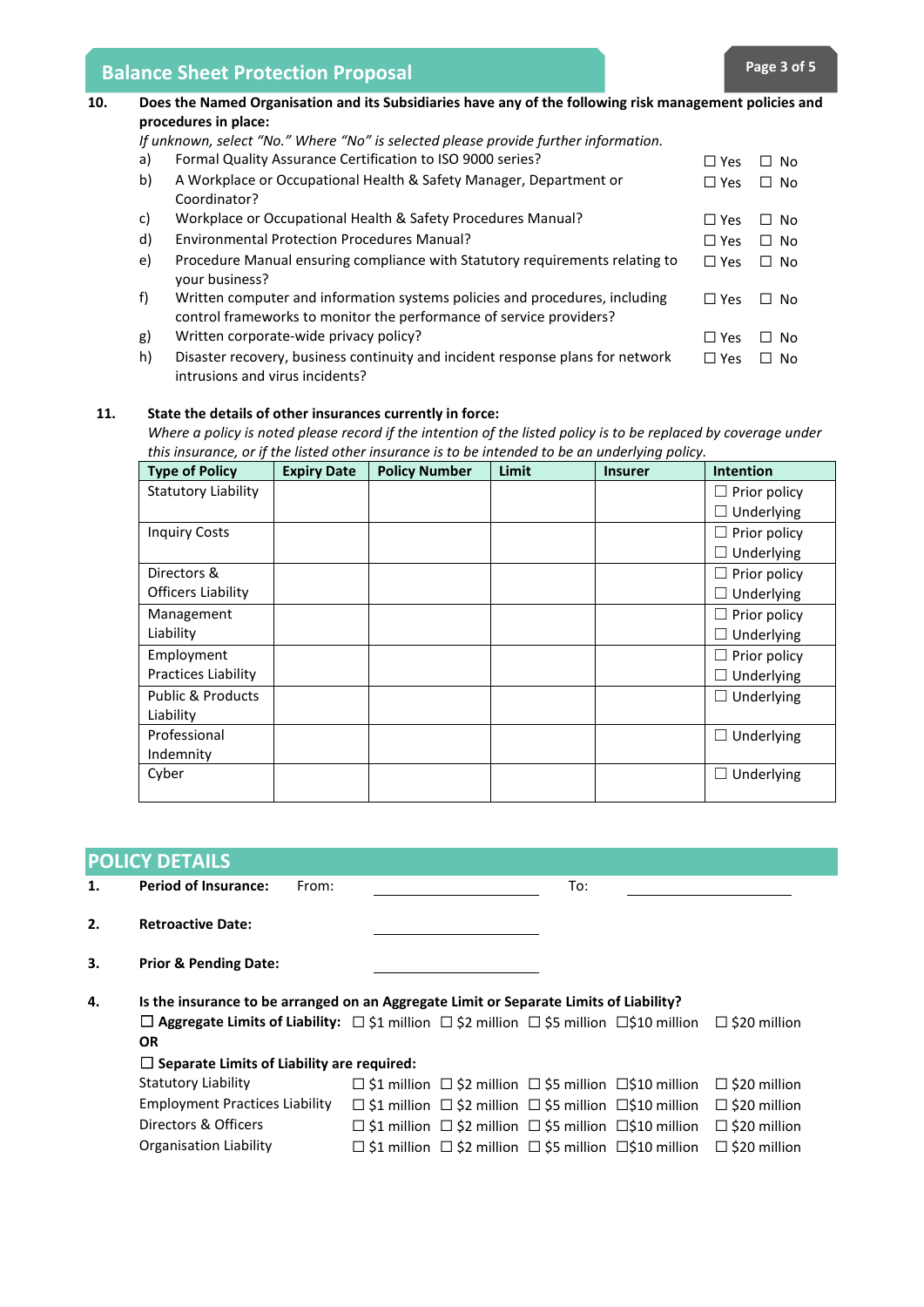**Balance Sheet Protection Proposal <b>Page 4 Page 4** of 5

|  | <b>EMPLOYMENT PRACTICES LIABILITY</b> |
|--|---------------------------------------|
|  |                                       |

## **1. Cover Required?** ☐ Yes ☐ No

| 2. | What percentage of staff were terminated in the past 12 months? |                                                                                                                             |                                                         |                                                                                                                                                                    |                          |               |           |
|----|-----------------------------------------------------------------|-----------------------------------------------------------------------------------------------------------------------------|---------------------------------------------------------|--------------------------------------------------------------------------------------------------------------------------------------------------------------------|--------------------------|---------------|-----------|
|    |                                                                 | $\Box$ < 1% of staff                                                                                                        | $\Box$ 1-10% of staff                                   | $\Box$ 11-25% of staff                                                                                                                                             | $\square$ > 26% of staff |               |           |
| 3. |                                                                 | Does the proposed Named Organisation, including Subsidiaries:<br>Where "No" is selected please provide further information. |                                                         |                                                                                                                                                                    |                          |               |           |
|    | a)                                                              |                                                                                                                             | Have a written employment contract with every employee? |                                                                                                                                                                    |                          | $\Box$ Yes    | $\Box$ No |
|    | b)                                                              |                                                                                                                             | Distribute an employee handbook to all employees?       |                                                                                                                                                                    |                          | $\Box$ Yes    | $\Box$ No |
|    | c)                                                              |                                                                                                                             |                                                         | Have a regularly updated manual of its human resource procedures?                                                                                                  |                          | $\Box$ Yes    | $\Box$ No |
|    | d)                                                              |                                                                                                                             |                                                         | Have a written policy against discrimination, bullying or harassment including<br>sexual harassment, including a grievance procedure for dealing with such claims? |                          | $\Box$ Yes    | $\Box$ No |
|    | e)                                                              |                                                                                                                             | Have a written progressive disciplinary program?        |                                                                                                                                                                    |                          | $\Box$ Yes    | $\Box$ No |
|    | f                                                               |                                                                                                                             | Have established termination and severance procedures?  |                                                                                                                                                                    |                          | $\Box$ Yes    | $\Box$ No |
|    | g)                                                              |                                                                                                                             |                                                         | Have a policy on how employee personal information is collected and handled?                                                                                       |                          | $\Box$ Yes    | $\Box$ No |
|    |                                                                 |                                                                                                                             |                                                         |                                                                                                                                                                    |                          |               |           |
|    |                                                                 | <b>DIRECTOR &amp; OFFICERS</b>                                                                                              |                                                         |                                                                                                                                                                    |                          |               |           |
| 1. |                                                                 | <b>Cover Required?</b>                                                                                                      | $\square$ No<br>$\square$ Yes                           |                                                                                                                                                                    |                          |               |           |
| 2. |                                                                 | Company assets:                                                                                                             |                                                         |                                                                                                                                                                    |                          |               |           |
|    | a)                                                              |                                                                                                                             | Total assets for the last financial year:               |                                                                                                                                                                    | \$                       |               |           |
|    | b)                                                              |                                                                                                                             | Do you have positive net assets in the business?        |                                                                                                                                                                    |                          | $\Box$ Yes    | □ No      |
|    |                                                                 |                                                                                                                             | (where total assets are higher than total liabilities)  |                                                                                                                                                                    |                          |               |           |
| 3. |                                                                 |                                                                                                                             |                                                         | Has the Named Organisation been involved in a merger or acquisition over the last 10 years?                                                                        |                          |               |           |
|    |                                                                 |                                                                                                                             | If "Yes" please provide further information.            |                                                                                                                                                                    |                          | $\square$ Yes | $\Box$ No |
|    |                                                                 |                                                                                                                             |                                                         |                                                                                                                                                                    |                          |               |           |
|    |                                                                 |                                                                                                                             |                                                         |                                                                                                                                                                    |                          |               |           |

# **ORGANISATION LIABILITY**

**1. Cover Required?** ☐ Yes ☐ No

# **CLAIMS AND CIRCUMSTANCES**

**In the last five years, and after specific enquiry of the Named Organisation including its Subsidiaries, Management and Staff, has any proposed Insured had any of the following:**

*Where "Yes" is selected please provide further information.*

| 1. | Suffered any loss, whether covered by insurance or not, that would have fallen within<br>the scope of the proposed coverage?                                                                  | $\Box$ Yes | □ No                |
|----|-----------------------------------------------------------------------------------------------------------------------------------------------------------------------------------------------|------------|---------------------|
| 2. | Any incident or circumstance which could give rise to a fine, penalty, infringement<br>notice, inquiry costs claim or employment practices claim in relation to the Business?                 | $\Box$ Yes | No.<br>II.          |
| 3. | A fine, penalty or infringement notice imposed?                                                                                                                                               | $\Box$ Yes | $\Box$ No           |
| 4. | Workplace or Environmental incidents that warranted investigation by a Regulatory<br>Authority?                                                                                               | $\Box$ Yes | ⊟ No                |
| 5. | A Compulsory or Voluntary Requirement to attend any hearing, inquiry, prosecution, or<br>other commission in relation to the Business?                                                        | $\Box$ Yes | No.<br>$\mathsf{L}$ |
| 6. | Any employment practices claims or legal actions, or are presently subject to any<br>judicial or administrative order, decree, judgment, or conciliation agreement relating to<br>employment? | $\Box$ Yes | No.<br>$\mathsf{L}$ |
| 7. | Has the Named Organisation, its Subsidiaries or any of its directors, officers or<br>employees ever been the subject of any disciplinary proceedings?                                         | $\Box$ Yes | No.                 |